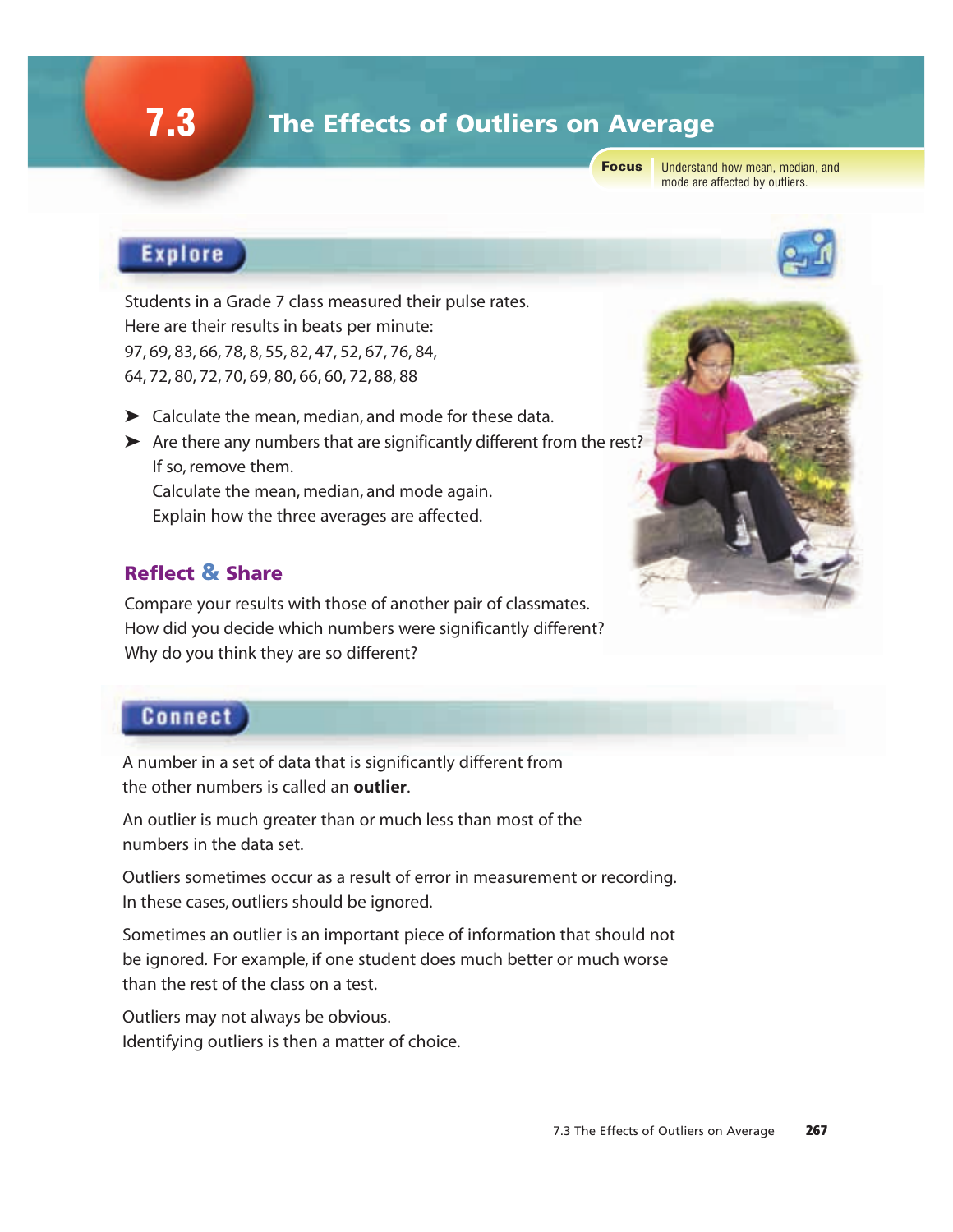#### Example

Here are the marks out of 100 on an English test for students in a Grade 7 class:

- 21, 23, 24, 24, 27, 29, 29, 29, 32, 37, 37, 38, 39,
- 40, 50, 50, 51, 54, 56, 57, 58, 59, 61, 71, 80, 99
- **a)** How many students were in the class? How do you know?
- **b)** What is the outlier? Explain your choice.
- **c)** Calculate the mean, median, and mode.
- **d)** Calculate the mean, median, and mode without the outlier. What do you notice?
- **e)** Should the outlier be used when reporting the average test mark? Explain.

#### A Solution

- **a)** Count the number of marks to find the number of students in the class. There are 26 students.
- **b)** There is only one number, 99, that is significantly different. The outlier is 99.

The difference between the outlier and the nearest mark is  $99 - 80 = 19$ . This difference is much greater than that between other pairs of adjacent marks.

- **c)** There are 26 marks. To find the mean mark, add the marks:  $21 + 23 + 24 + 24 + 27 + 29 + 29 + 29 + 32 + 37 + 37 + 38 + 39 +$  $40 + 50 + 50 + 51 + 54 + 56 + 57 + 58 + 59 + 61 + 71 + 80 + 99 = 1175$ Divide the total by the number of marks, 26: 1175  $\div$  26  $\div$  45.2 The answer is written to the nearest tenth. The mean mark is about 45.2. The median mark is the mean of the 13th and 14th marks. The 13th mark is 39. The 14th mark is 40. So, the median is:  $\frac{39+40}{2} = \frac{79}{2} = 39.5$ The mode is the mark that occurs most often. This is 29. **d)** Without the outlier, there are 25 marks and the sum of the marks is:  $1175 - 99 = 1076$ The mean is:  $1076 \div 25 = 43.04$ The median is the 13th mark: 39 The mode is 29. When the outlier was removed, the mean and median decreased. 2  $39 + 40$ 2
	- The mode remained the same.
- **e)** The outlier should be used when reporting the average test mark. To understand how the class is performing, all test marks should be included.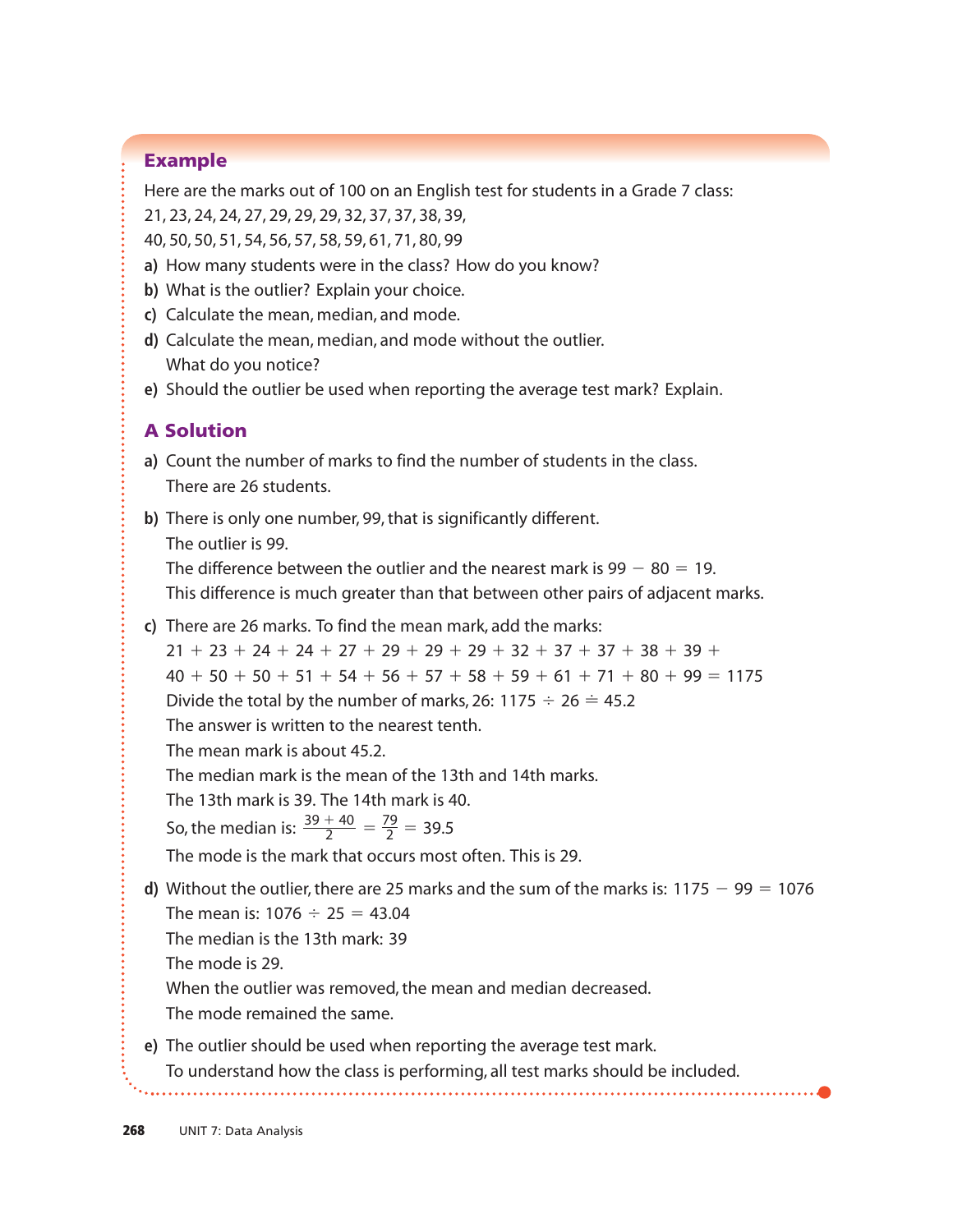# **Practice**

- 1. This set of data represents the waiting time, in minutes, at a fast-food restaurant:
	- 5, 5, 5, 6, 5, 7, 0, 5, 1, 7, 7, 5, 6, 5, 5, 5, 8, 5, 0, 5, 4, 5, 2, 7, 9
	- **a)** Calculate the mean, median, and mode.
	- **b)** Identify the outliers. Explain your choice.
	- **c)** Calculate the mean, median, and mode without the outliers. How is each average affected when the outliers are not included?
- 2. Bryan recorded the time he spent on the school bus each day for one month. Here are the times, in minutes:
	- 15, 21, 15, 15, 18, 19, 14, 20, 95, 18, 21, 14, 15, 20, 16, 14, 22, 21, 15, 19
	- **a)** Calculate the mean, median, and mode times.
	- **b)** Identify the outlier. How can you explain this time?
	- **c)** Calculate the mean, median, and mode times without the outlier. How is each average affected when the outlier is not included?
	- **d)** A classmate asks Bryan,"What is the average time you spend on the bus each day?" How should Bryan answer? Give reasons.
- **3.** A clothing store carries pant sizes 28 to 46. A sales clerk records the sizes sold during her 6-h shift: 28, 36, 32, 32, 34, 4, 46, 44, 42, 38, 36, 36, 40, 32, 36
	- **a)** Calculate the mean, median, and mode sizes.
	- **b)** Is there an outlier? If so, why do you think it is an outlier?
	- **c)** Calculate the mean, median, and mode sizes without the outlier. How is each average affected when the outlier is not included?
	- **d)** Should the outlier be used when the sales clerk reports the average pant size sold during her shift? Explain your thinking.
- 4. Here are the science test marks out of 100 for the Grade 7 students in a combined-grades class:
	- 0, 66, 65, 72, 78, 93, 82, 68, 64, 90, 65, 68
	- **a)** Calculate the mean, median, and mode marks.
	- **b)** Identify the outlier. How might you explain this mark?
	- **c)** Calculate the mean, median, and mode marks without the outlier. How is each average affected when the outlier is not included?
	- **d)** Should the outlier be used when reporting the average test mark? Explain.



**Remember to arrange the data in order before finding the median.**